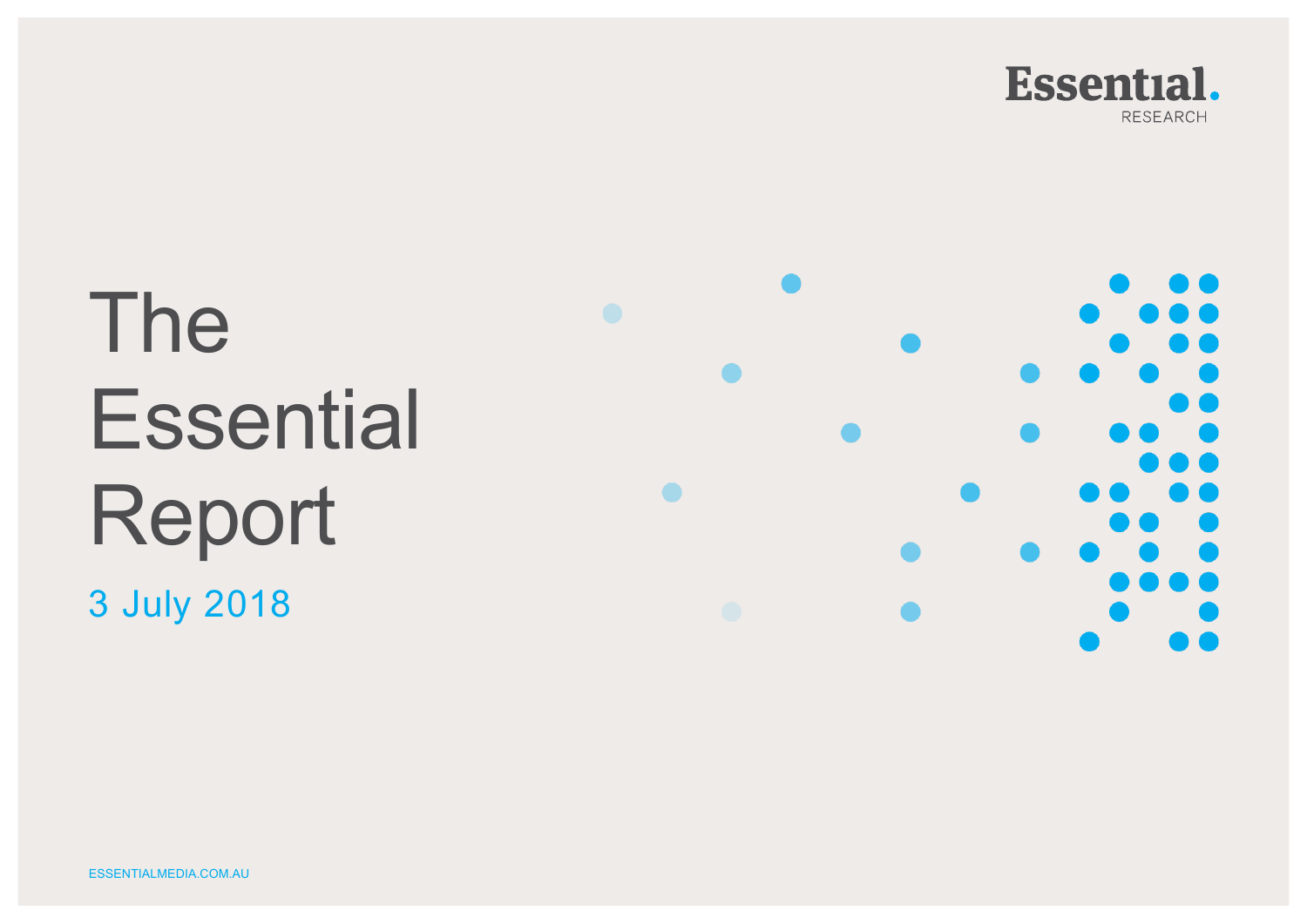# **The Essential Report**



# **AMSRS幸**

Our researchers are members of the Australian Market and Social Research Society.



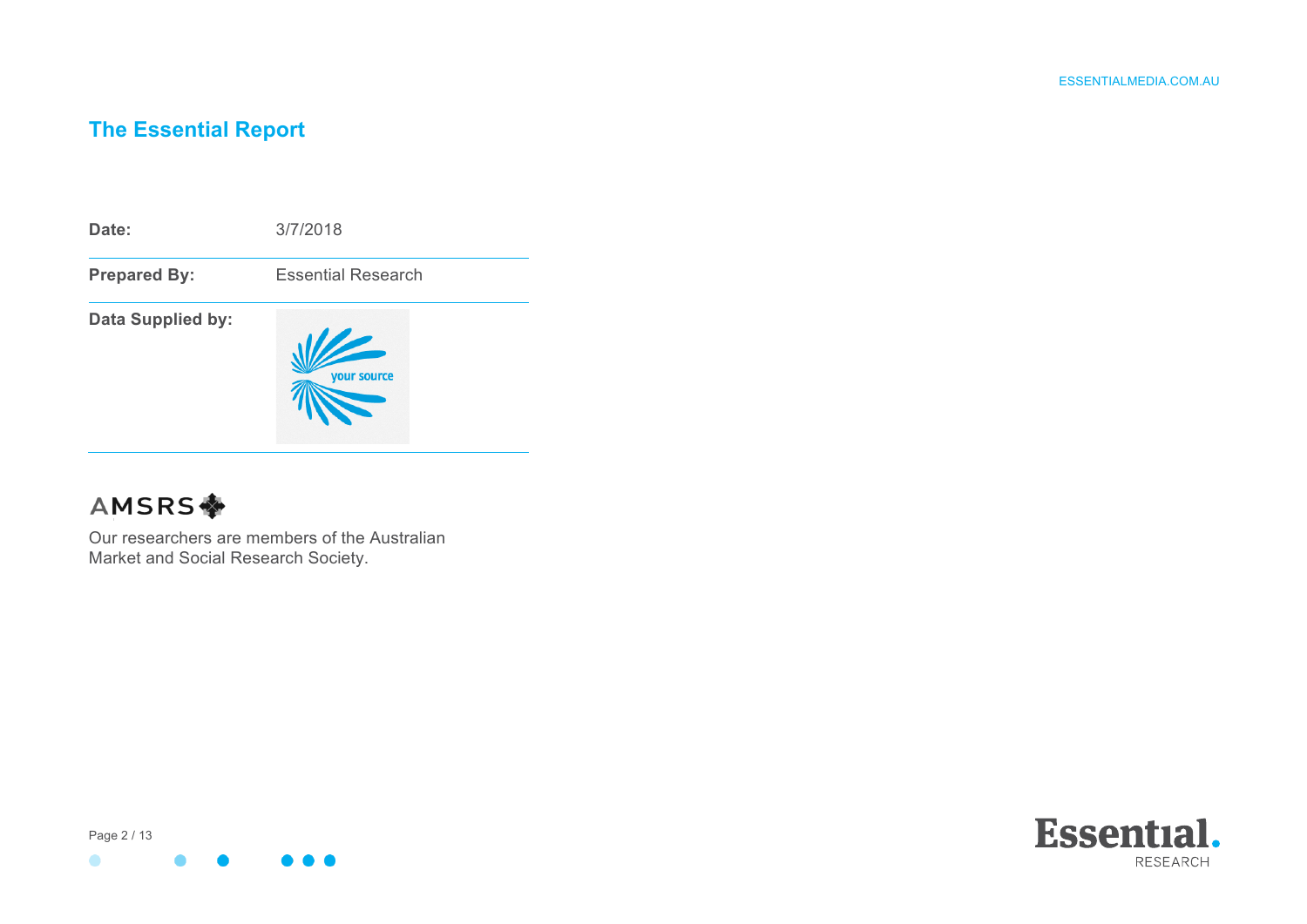# **About this poll**

This report summarises the results of a weekly omnibus conducted by Essential Research with data provided by Your Source. The survey was conducted online from 28<sup>th</sup> June to 1<sup>st</sup> July 2018 and is based on 1,030 respondents.

Aside from the standard question on voting intention, this week's report includes questions on party leaders, taxation, energy and relationships.

The methodology used to carry out this research is described in the appendix on page 13.

Note that due to rounding, not all tables necessarily total 100% and subtotals may also vary.



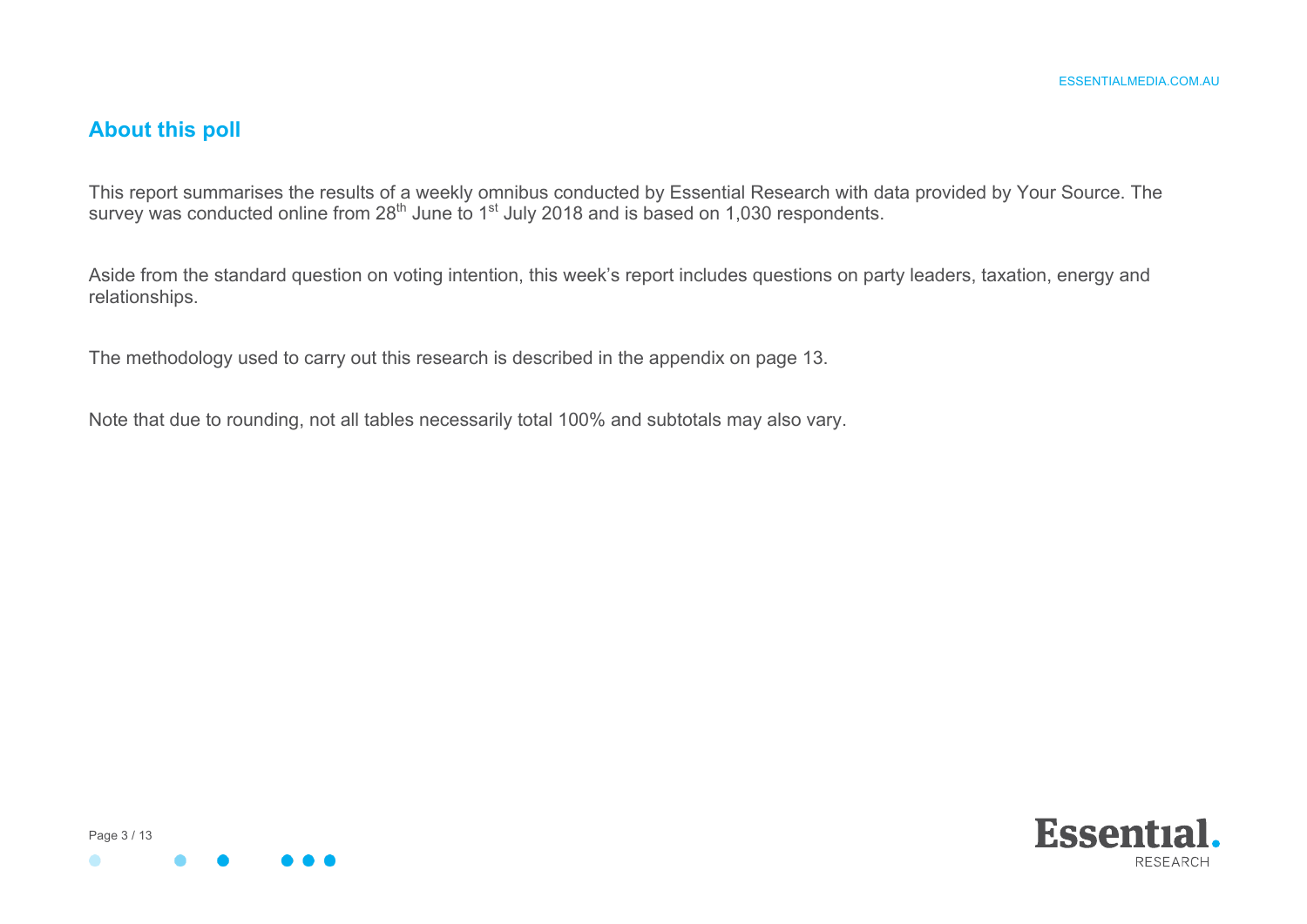# **Federal voting intention**

Q If a Federal Election was held today to which party will you probably give your first preference vote? If not sure, which party are you currently leaning toward? If don't know - Well which party are you currently leaning to?

|                               | <b>Total</b> | 2 weeks<br>ago<br>19/618 | <b>4 weeks</b><br>ago<br>5/6/18 | <b>Election</b><br>2 Jul 16 |
|-------------------------------|--------------|--------------------------|---------------------------------|-----------------------------|
| Liberal                       | 36%          | 35%                      | 34%                             |                             |
| National                      | 4%           | 3%                       | 3%                              |                             |
| <b>Total Liberal/National</b> | 40%          | 38%                      | 36%                             | 42.0%                       |
| Labor                         | 37%          | 35%                      | 37%                             | 34.7%                       |
| Greens                        | 11%          | 11%                      | 10%                             | 10.2%                       |
| Nick Xenophon Team            | $1\%$        | 2%                       | 2%                              |                             |
| Pauline Hanson's One Nation   | 6%           | 7%                       | 8%                              |                             |
| Other/Independent             | 5%           | 7%                       | 7%                              | 13.1%                       |
| 2 party preferred             |              |                          |                                 |                             |
| <b>Liberal National</b>       | 48%          | 48%                      | 46%                             | 50.4%                       |
| Labor                         | 52%          | 52%                      | 54%                             | 49.6%                       |

NB. Respondents who select 'don't know' are not included in the results. The two-party preferred estimate is calculated by distributing the votes of the other parties according to their preferences at the 2016 election.

 $\bullet$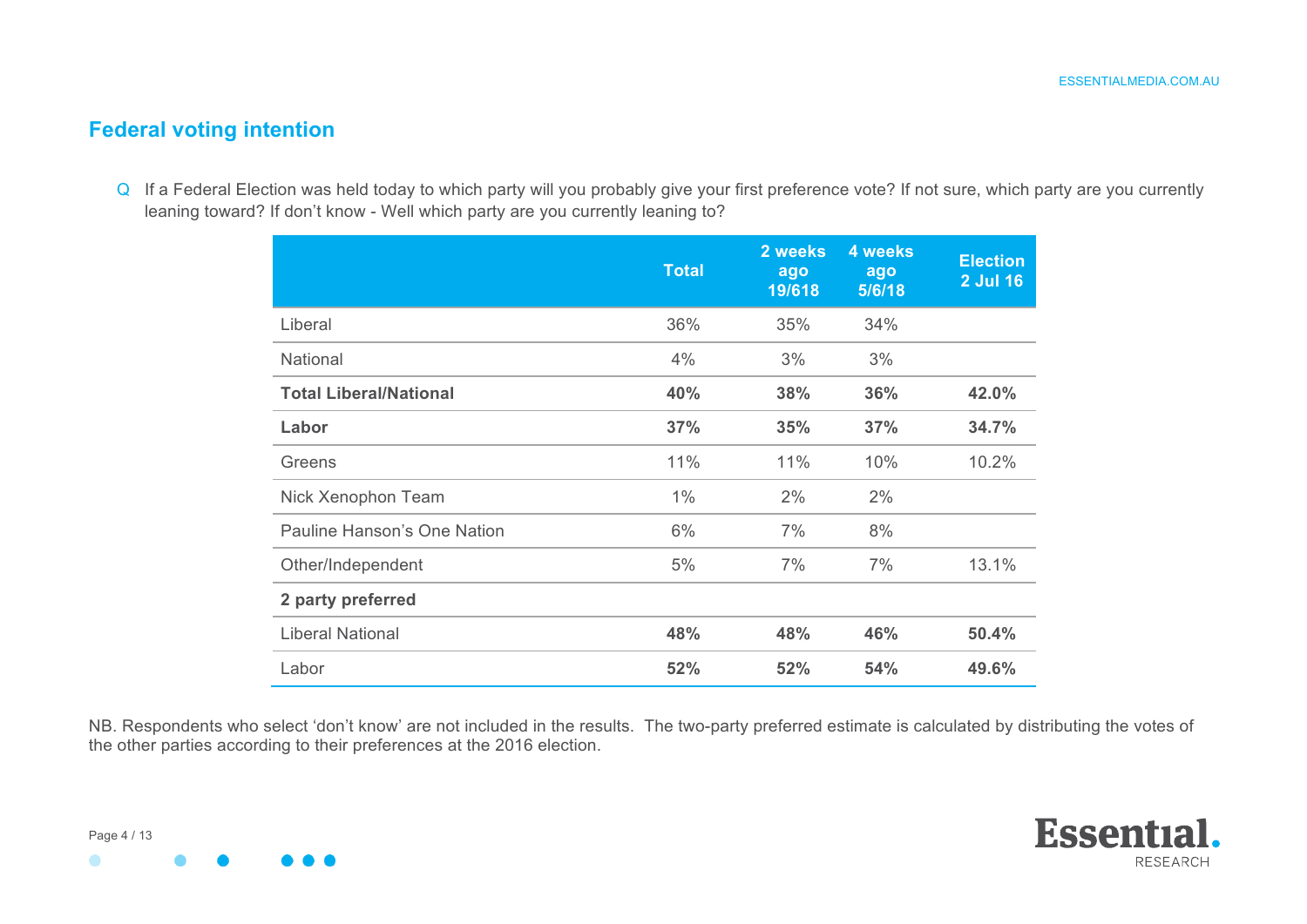# **Malcolm Turnbull**

Q Do you approve or disapprove of the job Malcolm Turnbull is doing as Prime Minister?

|                         | <b>Total</b> | <b>Vote</b><br>Labor | <b>Vote</b><br><b>Lib/Nat</b> | <b>Vote</b><br>Greens | <b>Vote</b><br><b>Other</b> | Jun<br>2018 | <b>May</b><br>2018 | Apr<br>2018 | <b>Mar</b><br>2018 | <b>Dec</b><br>2017 | <b>Sep</b><br>2017 | <b>June</b><br>2017 | <b>Mar</b><br>2017 |
|-------------------------|--------------|----------------------|-------------------------------|-----------------------|-----------------------------|-------------|--------------------|-------------|--------------------|--------------------|--------------------|---------------------|--------------------|
| <b>Total approve</b>    | 43%          | 28%                  | 79%                           | 25%                   | 27%                         | 42%         | 40%                | 39%         | 41%                | 41%                | 41%                | 36%                 | 33%                |
| <b>Total disapprove</b> | 40%          | 59%                  | 14%                           | 58%                   | 56%                         | 42%         | 42%                | 42%         | 43%                | 44%                | 46%                | 45%                 | 50%                |
| Strongly approve        | 8%           | 3%                   | 19%                           | 5%                    | 3%                          | 7%          | 9%                 | 8%          | 9%                 | 8%                 | 7%                 | 5%                  | 5%                 |
| Approve                 | 35%          | 25%                  | 60%                           | 20%                   | 24%                         | 34%         | 31%                | 31%         | 32%                | 33%                | 34%                | 31%                 | 28%                |
| <b>Disapprove</b>       | 22%          | 28%                  | 10%                           | 35%                   | 27%                         | 23%         | 22%                | 26%         | 26%                | 27%                | 28%                | 28%                 | 30%                |
| Strongly disapprove     | 18%          | 31%                  | 4%                            | 23%                   | 29%                         | 18%         | 20%                | 16%         | 17%                | 17%                | 18%                | 17%                 | 20%                |
| Don't know              | 17%          | 12%                  | 7%                            | 16%                   | 17%                         | 16%         | 19%                | 19%         | 16%                | 15%                | 14%                | 19%                 | 18%                |

43% approved of the job Malcolm Turnbull is doing as Prime Minister (up 1% from last month), and 40% disapproved (down 2%) – a change in net approval rating from 0 to +3. This is Malcolm Turnbull's first positive net approval rating since May 2016.

79% (no change) of Liberal/National voters approved of the job Malcolm Turnbull is doing, compared to 28% of ALP voters, 25% of Greens and 27% of other voters.

By gender, men were 49% approve/40% disapprove and women 38% approve/39% disapprove.

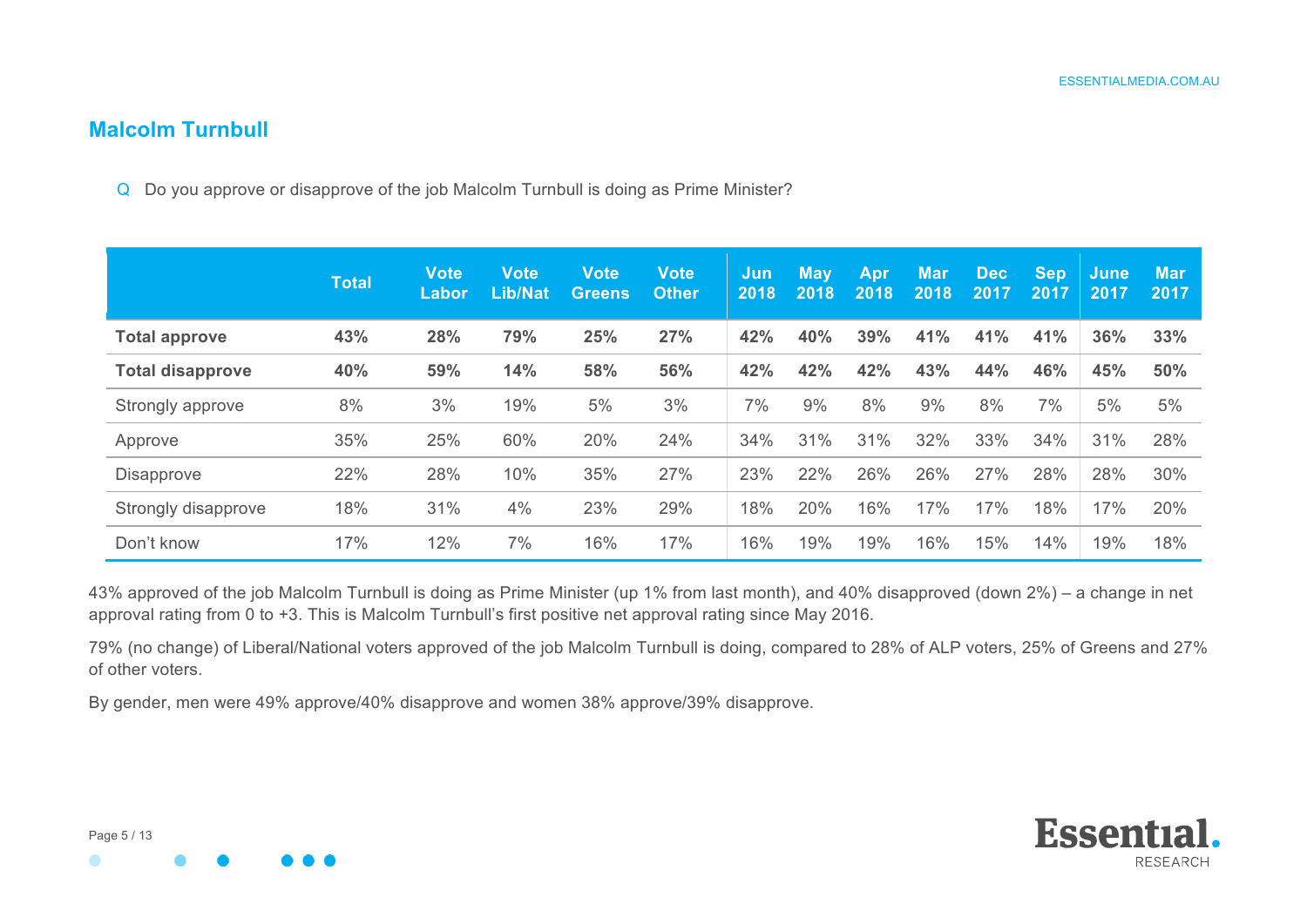#### **Bill Shorten**

Q Do you approve or disapprove of the job Bill Shorten is doing as Opposition Leader?

|                         | <b>Total</b> | <b>Vote</b><br>Labor | <b>Vote</b><br><b>Lib/Nat</b> | <b>Vote</b><br><b>Greens</b> | <b>Vote</b><br>other | Jun<br>2018 | <b>May</b><br>2018 | <b>Apr</b><br>2018 | <b>Mar</b><br>2018 | Dec.<br>2017 | <b>Sep</b><br>2017 | June<br>2017 | <b>Mar</b><br>2017 |
|-------------------------|--------------|----------------------|-------------------------------|------------------------------|----------------------|-------------|--------------------|--------------------|--------------------|--------------|--------------------|--------------|--------------------|
| <b>Total Approve</b>    | 31%          | 58%                  | 18%                           | 34%                          | 18%                  | 33%         | 37%                | 35%                | 37%                | 36%          | 36%                | 34%          | 30%                |
| <b>Total Disapprove</b> | 47%          | 23%                  | 72%                           | 41%                          | 69%                  | 46%         | 41%                | 43%                | 44%                | 45%          | 47%                | 43%          | 49%                |
| Strongly approve        | 5%           | 12%                  | 2%                            | 4%                           | 2%                   | 6%          | 8%                 | 6%                 | 8%                 | 7%           | 7%                 | 5%           | 4%                 |
| Approve                 | 26%          | 46%                  | 16%                           | 30%                          | 16%                  | 27%         | 29%                | 29%                | 29%                | 29%          | 29%                | 29%          | 26%                |
| <b>Disapprove</b>       | 25%          | 19%                  | 31%                           | 31%                          | 27%                  | 23%         | 21%                | 22%                | 23%                | 23%          | 25%                | 28%          | 26%                |
| Strongly disapprove     | 22%          | 4%                   | 41%                           | 10%                          | 42%                  | 23%         | 20%                | 21%                | 21%                | 22%          | 22%                | 15%          | 23%                |
| Don't know              | 21%          | 19%                  | 10%                           | 24%                          | 14%                  | 21%         | 23%                | 23%                | 19%                | 19%          | 17%                | 23%          | 22%                |

31% approved of the job Bill Shorten is doing as Opposition Leader (down 2% from last month), and 47% disapproved (up 1%) - a change in net approval rating from -13 to -16.

58% (down 4%) of ALP voters approved of the job Bill Shorten is doing, compared to 34% of Greens voters and 18% of Liberal/National voters.

By gender, men were 34% approve/52% disapprove and women 29% approve/44% disapprove.

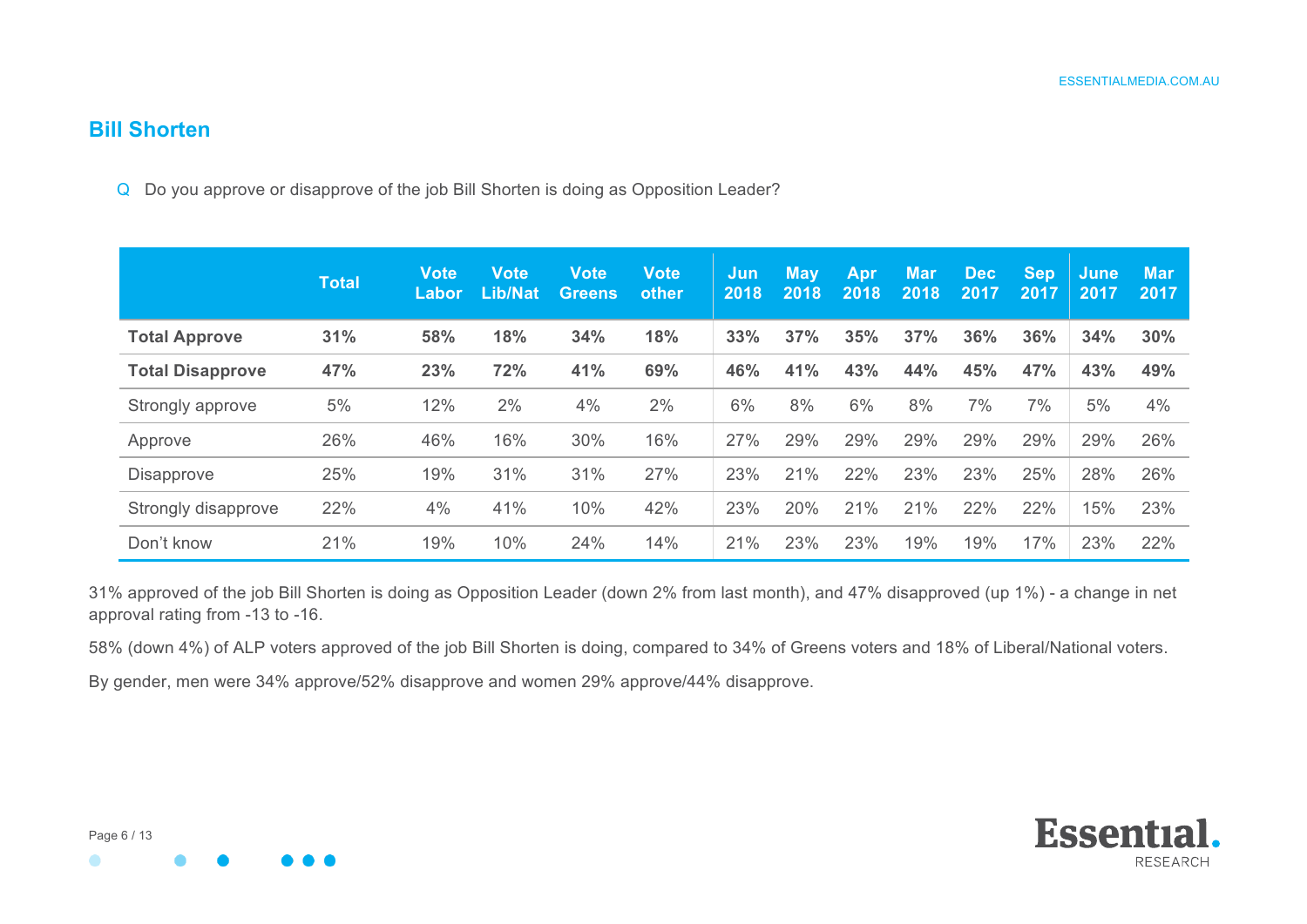# **Preferred Prime Minister**

Q Who do you think would make the better Prime Minister out of Malcolm Turnbull and Bill Shorten?

|                     | <b>Total</b> | <b>Vote</b><br><b>Labor</b> | <b>Vote</b> | <b>Vote</b><br>Lib/Nat Greens other | <b>Vote</b> | 2018 2018 2018 2018 2017 2017 2017 2017 2016 |     |     |     |     |     | Jun May Apr Mar Dec Sep June Mar |     | <b>Dec</b> |
|---------------------|--------------|-----------------------------|-------------|-------------------------------------|-------------|----------------------------------------------|-----|-----|-----|-----|-----|----------------------------------|-----|------------|
| Malcolm Turnbull    | 42%          | 16%                         | 83%         | 24%                                 | 36%         | 41%                                          | 40% | 41% | 41% | 42% | 43% | 39%                              | 38% | 39%        |
| <b>Bill Shorten</b> | 25%          | 53%                         | 6%          | 39%                                 | 10%         | 27%                                          | 26% | 26% | 26% | 28% | 29% | 26%                              | 26% | 28%        |
| Don't know          | 34%          | 31%                         | 12%         | 37%                                 | 54%         | 32%                                          | 34% | 33% | 33% | 31% | 28% | 34%                              | 36% | 33%        |

42% thought that Malcolm Turnbull would make the better Prime Minister (up 1% from last month), and 25% thought Bill Shorten would be better (down 2%). 34% did not know who would make a better Prime Minister.

The results were split by party, with 83% of Liberal/National voters saying that Malcolm Turnbull would be a better Prime Minister, and 53% of Labor voters saying Bill Shorten would.

Greens voters preferred Bill Shorten (39%) to Malcolm Turnbull (24%).

46% of men prefer Malcolm Turnbull and 24% prefer Bill Shorten.

37% of women prefer Malcolm Turnbull and 25% prefer Bill Shorten.

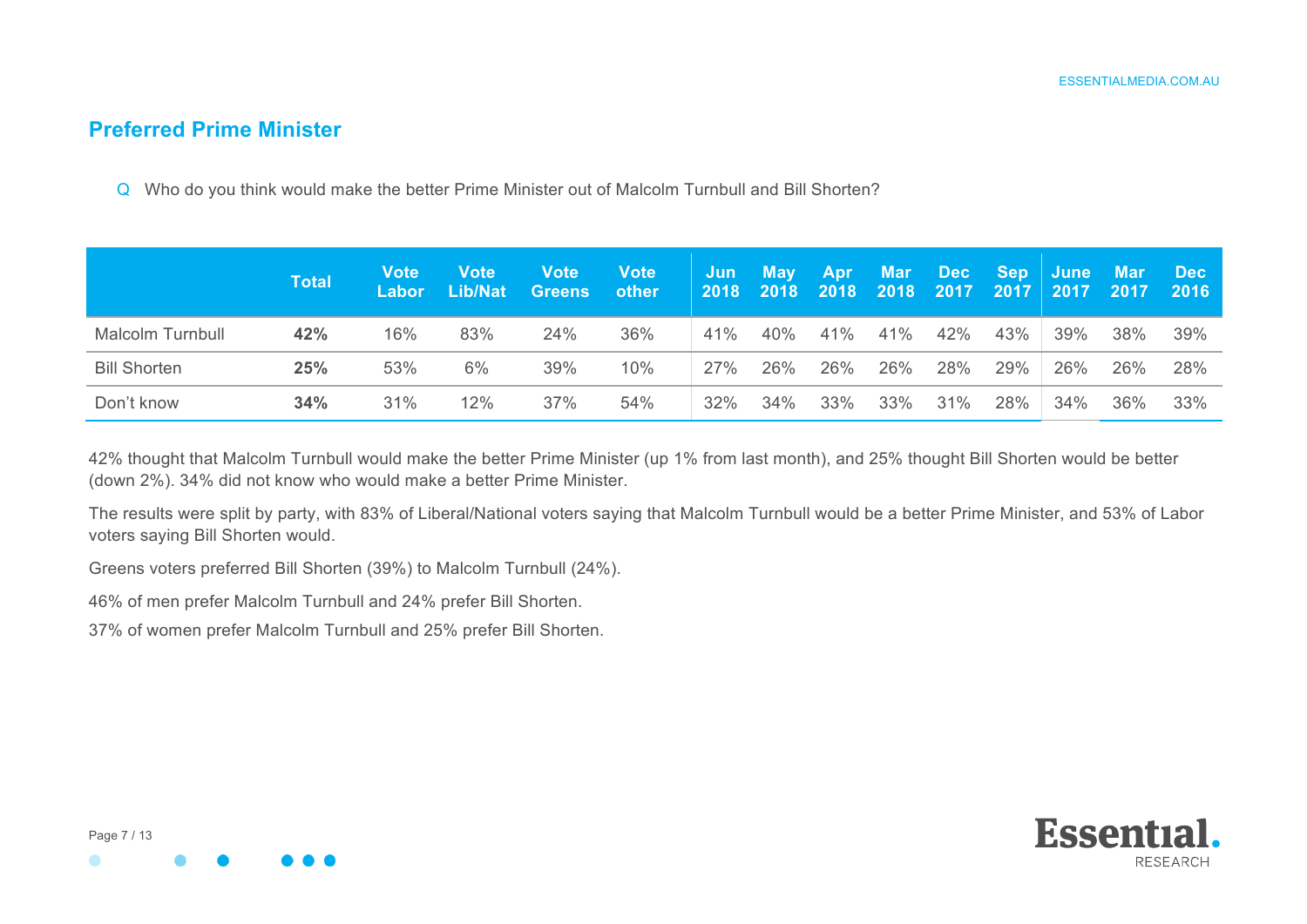# **Business tax cuts**

Q Do you approve or disapprove of the Federal Government's proposal to cut the tax rate for businesses from 30% to 25% estimated to cost \$80 billion over the next 10 years?

|                         | <b>Total</b> | <b>Vote</b><br>Labor | Vote<br><b>Lib/Nat</b> | Vote<br><b>Greens</b> | <b>Vote</b><br>other | Jun<br>2018 |
|-------------------------|--------------|----------------------|------------------------|-----------------------|----------------------|-------------|
| <b>Total Approve</b>    | 41%          | 25%                  | 69%                    | 37%                   | 35%                  | 37%         |
| <b>Total Disapprove</b> | 36%          | 57%                  | 15%                    | 43%                   | 44%                  | 37%         |
| Strongly approve        | 11%          | 6%                   | 20%                    | 9%                    | 8%                   | 11%         |
| Approve                 | 30%          | 19%                  | 49%                    | 28%                   | 27%                  | 26%         |
| <b>Disapprove</b>       | 19%          | 27%                  | 11%                    | 24%                   | 24%                  | 19%         |
| Strongly disapprove     | 17%          | 30%                  | 4%                     | 21%                   | 20%                  | 18%         |
| Don't know              | 22%          | 18%                  | 16%                    | 17%                   | 21%                  | 26%         |

41% (up 4% in last 4 weeks) approve of the Federal Government's proposal for business tax cuts and 36% (down 1%) disapprove. 22% did not give an opinion.

69% of Liberal National voters approve but 57% of Labor voters, 43% of Greens voters and 44% of other voters disapprove. 49% of full-time workers approve and 32% disapprove.

 $\bullet$ 

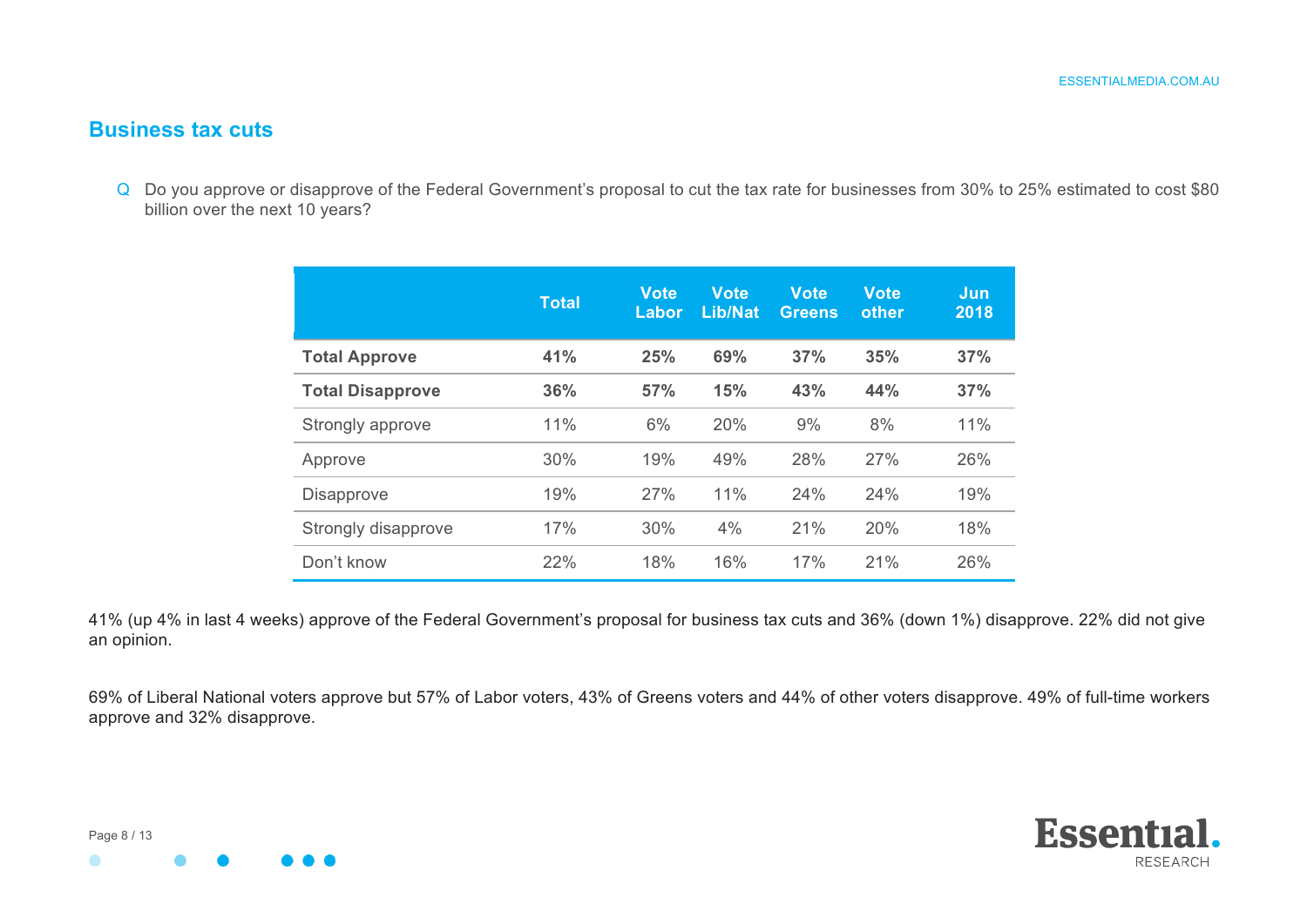#### **Statements about company tax cut**

Q Which of the following statements is closest to your view?

|                                                                                                                                                        | <b>Total</b> | Vote<br><b>Labor</b> | Vote<br>Lib/Nat | <b>Vote</b><br><b>Greens</b> | Vote<br>other | Feb<br>2018 |
|--------------------------------------------------------------------------------------------------------------------------------------------------------|--------------|----------------------|-----------------|------------------------------|---------------|-------------|
| Cutting the company tax rate will bring Australia's tax base into line with other<br>nations, attract investment and create more jobs and higher wages | 34%          | 21%                  | 56%             | 29%                          | 29%           | 32%         |
| Cutting the company tax rate will simply deliver business \$80 billion more in<br>profits – it won't result in higher wages.                           | 41%          | 59%                  | 25%             | 49%                          | 47%           | 38%         |
| Not sure                                                                                                                                               | 25%          | 20%                  | 19%             | 22%                          | 24%           | 30%         |

Respondents were divided over these statements – but a little more likely to think that company tax cuts will not deliver higher wages. 41% (up 3% from February) agreed more that "Cutting the company tax rate will simply deliver business \$80 billion more in profits . . . " and 34% (up 2%) agreed more that "Cutting the company tax rate will bring Australia's tax base into line with other nations . . . ". 25% were not sure.

Those more likely to agree that "Cutting the company tax rate will simply deliver business \$80 billion more in profits . . . " were Labor voters (59%), Greens voters (49%) and other voters (47%).

Those more likely to agree that "Cutting the company tax rate will bring Australia's tax base into line with other nations . . . ". were LNP voters (56%) and workers on incomes over \$2,000pw. (40%).

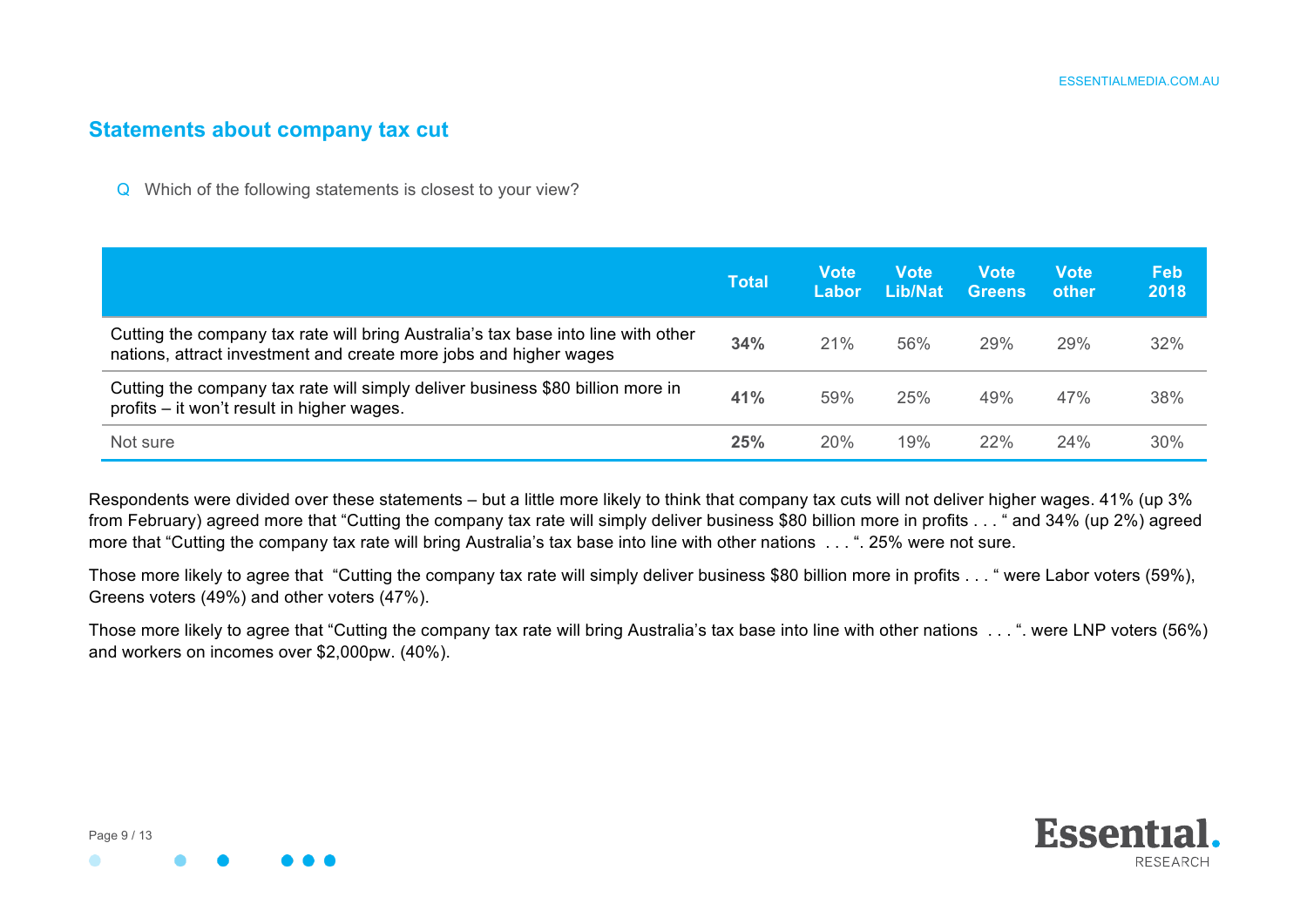#### **National Energy Guarantee impact on prices**

Q Do you think that the Government's energy plan – the National Energy Guarantee - will reduce or increase power prices or will it make no difference to prices?

|                              | <b>Total</b> | <b>Vote</b><br>Labor | <b>Vote</b><br>Lib/Nat | <b>Vote</b><br><b>Greens</b> | <b>Vote</b><br>other | Oct<br>2017 |
|------------------------------|--------------|----------------------|------------------------|------------------------------|----------------------|-------------|
| Increase prices              | 22%          | 26%                  | 17%                    | 23%                          | 28%                  | 31%         |
| Reduce prices                | 15%          | 12%                  | 20%                    | 21%                          | 11%                  | 16%         |
| Make no difference to prices | 38%          | 41%                  | 39%                    | 28%                          | 45%                  | 31%         |
| Don't know                   | 25%          | 20%                  | 24%                    | 27%                          | 16%                  | 22%         |

Only 15% think that the National Energy Guarantee will reduce power prices. 22% think the plan will increase prices and 38% think it will make no difference. Since this question was asked in October there has been a 9% drop in those who think it will increase prices and a 7% increase for those who think it will make no difference.

Among Liberal National voters, 20% think it will reduce prices, 17% increase prices and 39% make no difference.

51% of those aged 55+ think it will make no difference.

Page 10 / 13

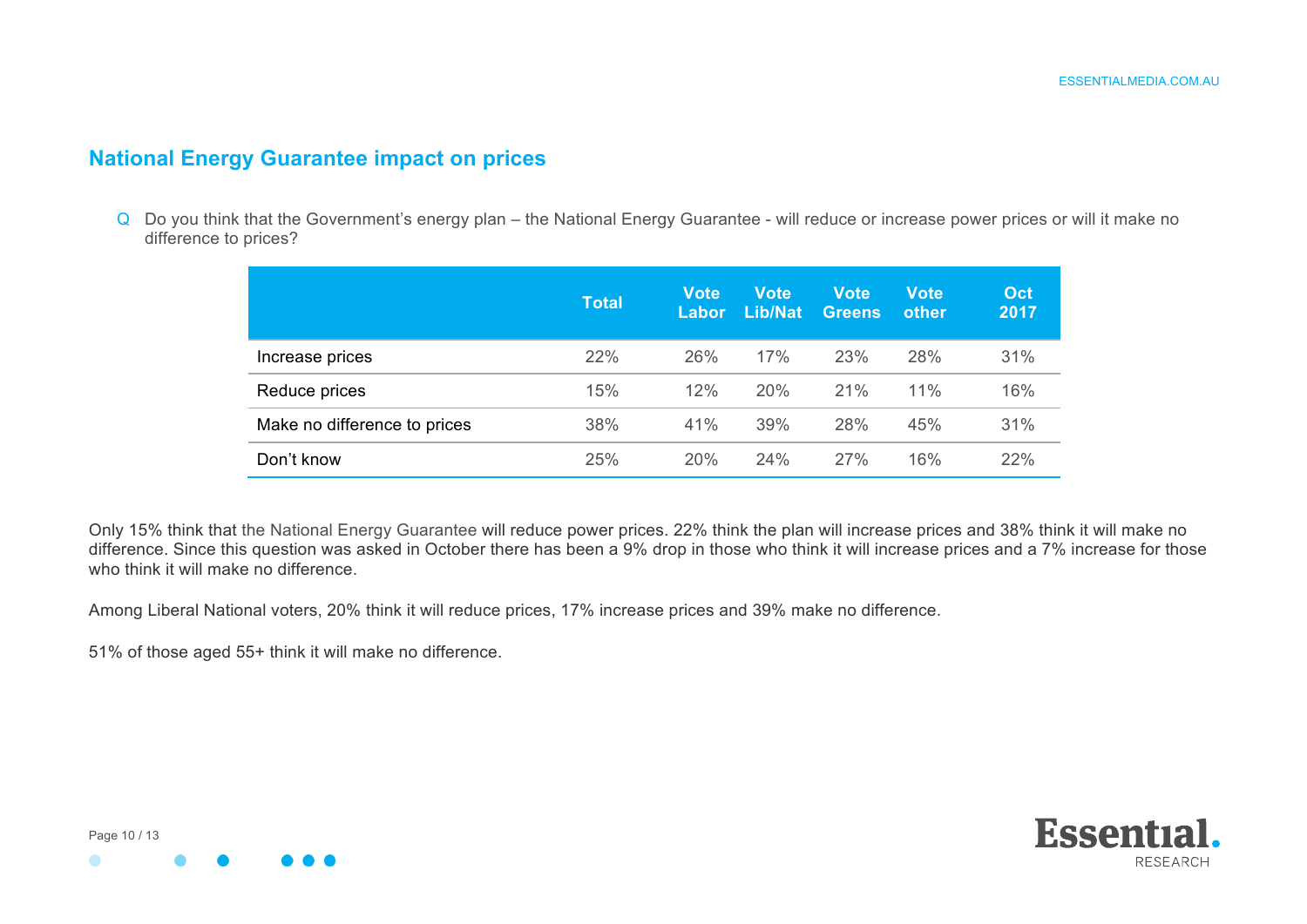#### **Power prices**

Q Who or what do you mostly blame most for rising power prices?

|                                                                        | <b>Total</b> | <b>Vote</b><br>Labor | <b>Vote</b><br>Lib/Nat | <b>Vote</b><br><b>Greens</b> | <b>Vote</b><br>other | <b>Sep</b><br>2017 |
|------------------------------------------------------------------------|--------------|----------------------|------------------------|------------------------------|----------------------|--------------------|
| Private power companies trying to maximise profits                     | 44%          | 46%                  | 47%                    | 46%                          | 44%                  | 49%                |
| The Turnbull Government for failing to have a<br>long-term energy plan | 21%          | 32%                  | 12%                    | 23%                          | 25%                  | 22%                |
| Environmentalists for pushing for action on climate<br>change          | 11%          | 4%                   | 17%                    | 10%                          | 17%                  | 9%                 |
| Renewable energy companies for producing<br>higher-cost power          | 7%           | 4%                   | 11%                    | 4%                           | 6%                   | 5%                 |
| Don't know                                                             | 17%          | 14%                  | 13%                    | 16%                          | 8%                   | 15%                |

44% think private power companies trying to maximise profits are most to blame for rising power prices and 21% think the Turnbull Government is most to blame. 11% blame environmentalists pushing for action on climate change and only 7% blame renewable energy costs.

Since this question was asked in September there has been a decrease in those who blame power companies (down 5% to 44%) and an increase in those who blame environmentalists or renewables (up 4% to 18%).

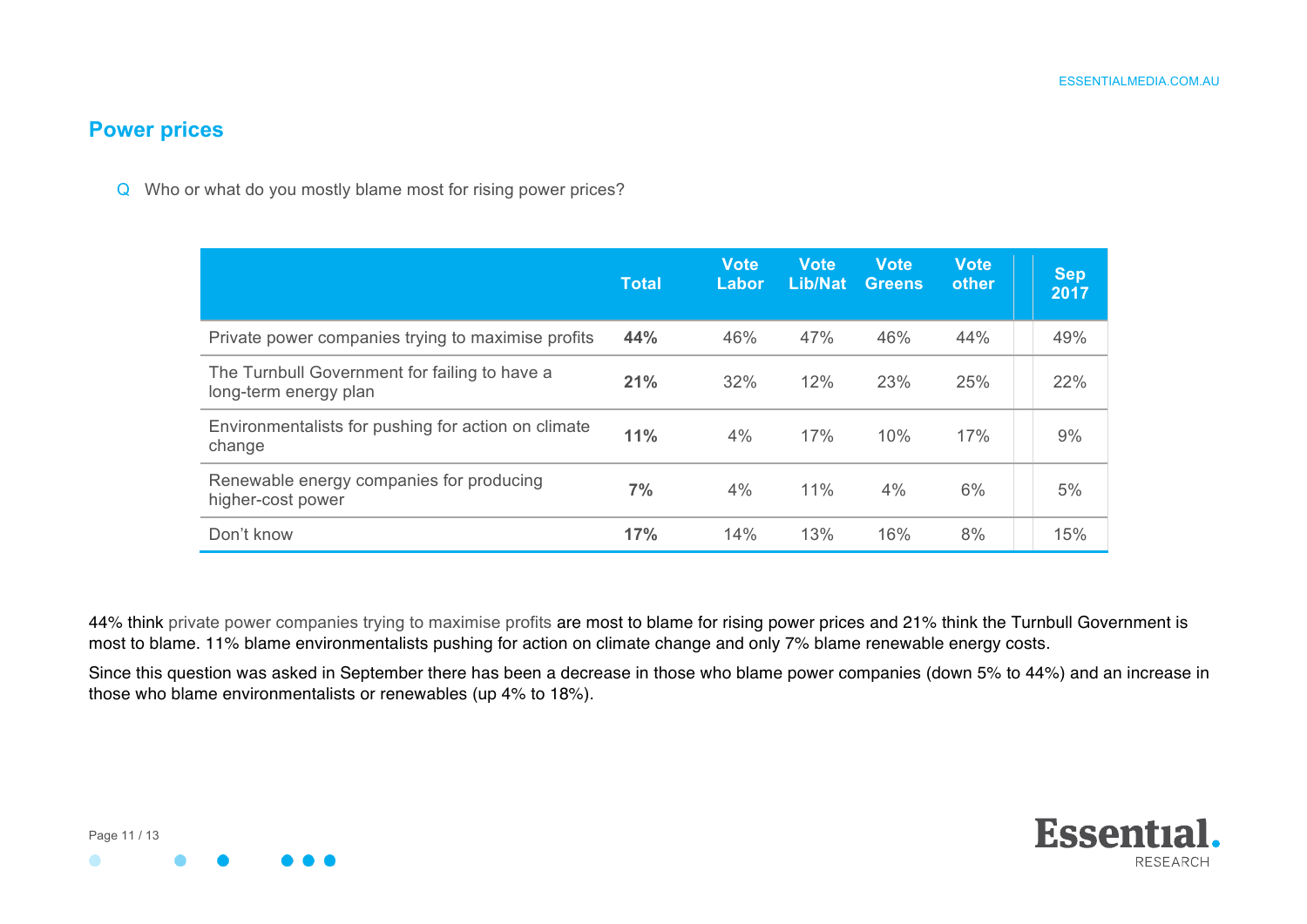#### **Relationships**

Q Thinking about your personal situation which best described you?

|                                                      | <b>Total</b> | <b>Vote</b><br>Labor | <b>Vote</b><br><b>Lib/Nat</b> | <b>Vote</b><br><b>Greens</b> | <b>Vote</b><br>other | <b>Men</b> | <b>Women</b> | <b>Aged</b><br>$18 - 34$ | <b>Aged</b><br>35-54 | <b>Aged</b><br>$55+$ |
|------------------------------------------------------|--------------|----------------------|-------------------------------|------------------------------|----------------------|------------|--------------|--------------------------|----------------------|----------------------|
| I am in a relationship and am<br>happy with my life  | 54%          | 52%                  | 63%                           | 39%                          | 46%                  | 52%        | 55%          | 43%                      | 58%                  | 60%                  |
| I am in a relationship and not<br>happy with my life | 9%           | 9%                   | 7%                            | 18%                          | 11%                  | 11%        | 6%           | 12%                      | 8%                   | 6%                   |
| I am single and happy with my life                   | 25%          | 28%                  | 21%                           | 27%                          | 30%                  | 23%        | 27%          | 31%                      | 21%                  | 24%                  |
| I am single and am not happy with<br>my life         | 8%           | 8%                   | 6%                            | 11%                          | 11%                  | 8%         | 7%           | 8%                       | 10%                  | 6%                   |
| Prefer not to say                                    | 5%           | 4%                   | 3%                            | 5%                           | 2%                   | 6%         | 4%           | 6%                       | 4%                   | 5%                   |

54% said they were in a relationship and happy with their life while 9% were in a relationship and not happy with their life. 25% said they were not in a relationship and happy with their life while 8% were not in a relationship and not happy with their life.

Liberal National voters were more likely to be in a relationship (70%) and more likely to be happy with their life (84%).

Greens voters were less likely to be in a relationship (57%) and more likely to be unhappy with their life (29%).

84% of those aged over 55 say they are happy with their life compared to 74% of under 35's.